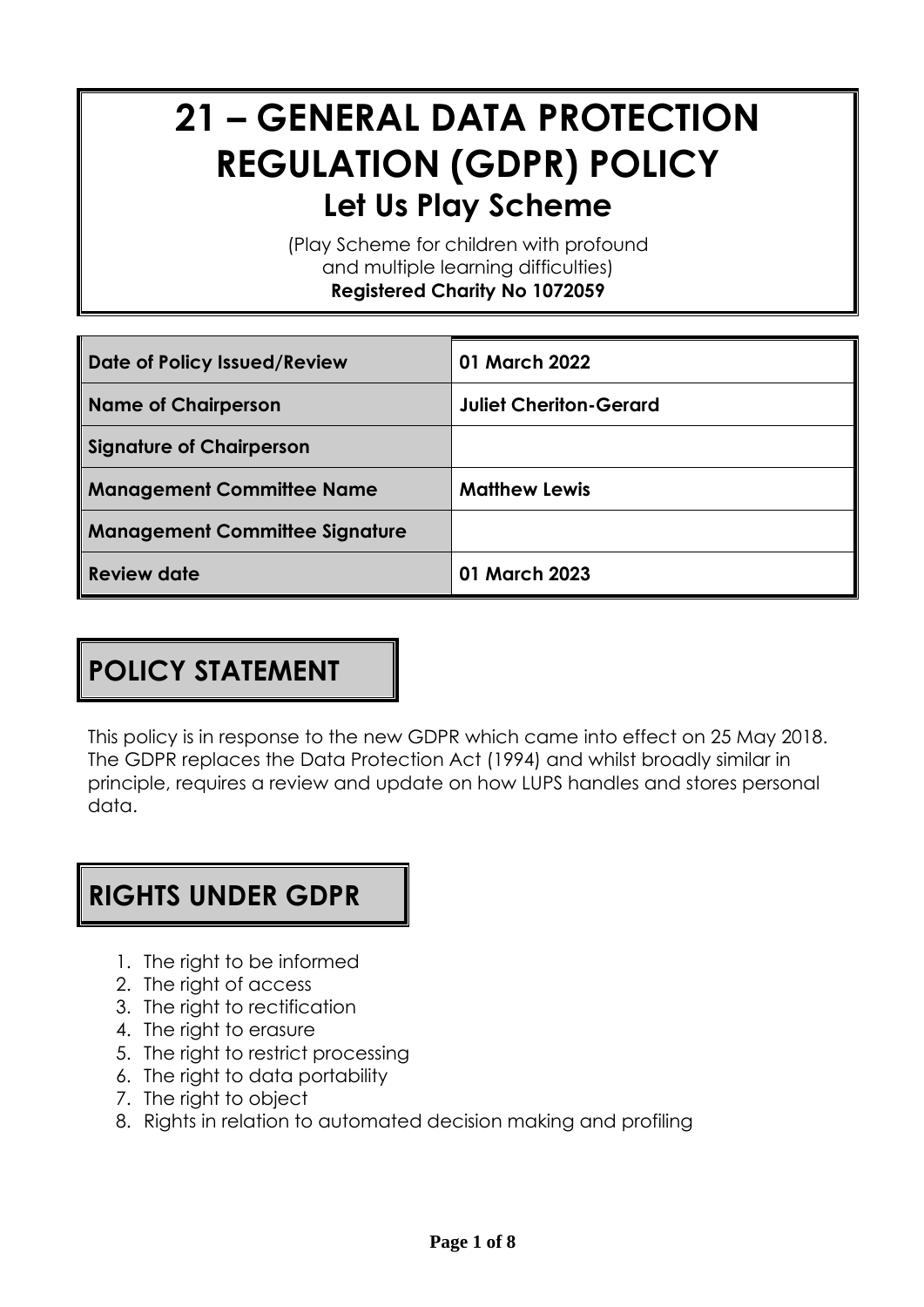# **GENERAL POLICY**

- LUPS will have a policy for how to record requests they will receive verbally.
- LUPS will understand when they can refuse a request and are aware of the information they will need to provide to individuals when they do so.
- LUPS will have processes in place to ensure that they will respond to a request for rectification without undue delay and within one month of receipt.
- LUPS will be aware of the circumstances when they can extend the time limit to respond to a request.

# **THE RIGHT TO BE INFORMED**

LUPS will provide individuals, staff and parents/carers with all the following privacy information:

- The name and contact details of our organisation.
- The contact details of our data protection officer (DPO).
- The purposes of the processing.
- The lawful basis for the processing.
- The categories of personal data obtained (if the personal data is not obtained from the individual it relates to).
- The recipients or categories of recipients of the personal data.
- The details of transfers of the personal data to any third parties, countries or international organisations.
- The retention periods for the personal data.
- The rights available to individuals in respect of the processing.
- The right to withdraw consent (if applicable).
- The right to lodge a complaint with a supervisory authority.
- The source of the personal data (if the personal data is not obtained from the individual it relates to).
- The details of whether individuals are under a statutory or contractual obligation to provide the personal data (if applicable, and if the personal data is collected from the individual it relates to).
- The details of the existence of automated decision-making, including profiling (if applicable).
- LUPS will provide individuals with privacy information at the time personal data is collected from them.
- If LUPS obtains personal data from a source other than the individual it relates to, LUPS will provide them with privacy information within a reasonable of period of obtaining the personal data and no later than one month.
- If LUPS plans to communicate with the individual, at the latest, when the first communication takes place; or
- If LUPS will plan to disclose the data to someone else, at the latest, when the data is disclosed.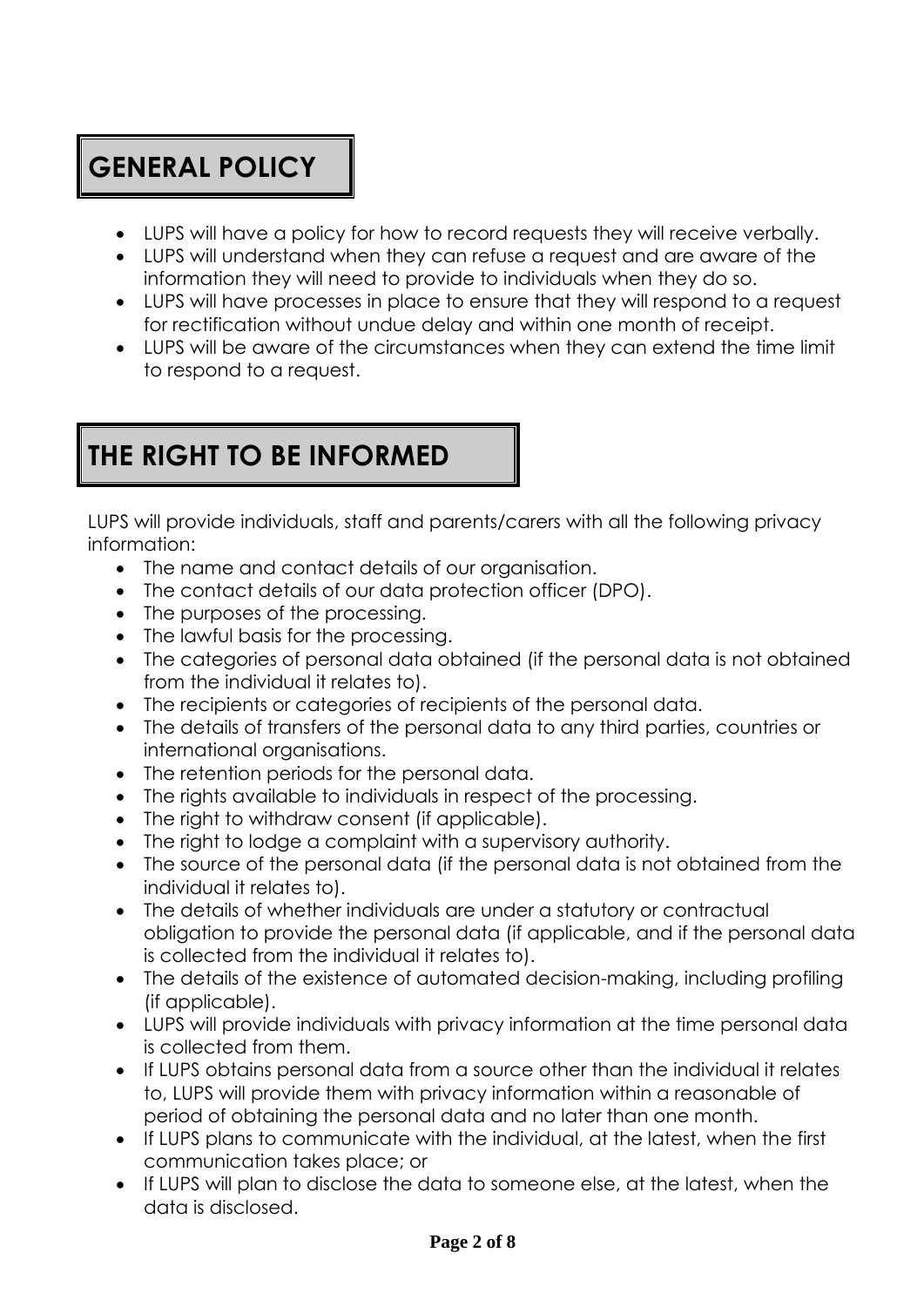LUPS will provide the information in a way that is:

- Concise:
- Transparent;
- Intelligible;
- Easily accessible; and
- Uses clear and plain language.

LUPS will regularly review and, where necessary, update our privacy information. If LUPS plans to use personal data for a new purpose, they will update their privacy information and communicate the changes to individuals before starting any new processing. LUPS will periodically undertake an information audit to find out what personal data is held and what they do with it.

# **THE RIGHT OF ACCESS**

- LUPS will know how to recognise a subject access request and will understand when the right of access applies.
- LUPS will understand the nature of the supplementary information they will need to provide in response to a subject access request.
- LUPS will have processes in place to ensure that they will respond to a subject access request without undue delay and within one month of receipt.
- LUPS will are aware of the circumstances when they can extend the time limit to respond to a request.
- LUPS will understand that there is a particular emphasis on using clear and plain language if they are disclosing information to a child.
- LUPS will understand what they will need to consider if a request includes information about others.

## **THE RIGHT TO RECTIFICATION**

- LUPS will know how to recognise a request for rectification and they will understand when this right applies.
- LUPS will have appropriate systems to rectify or complete information, or provide a supplementary statement.
- LUPS will have procedures in place to inform any recipients if they rectify any data they have shared with them.

#### **THE RIGHT TO ERASURE**

• LUPS will know how to recognise a request for erasure and they will understand when the right applies.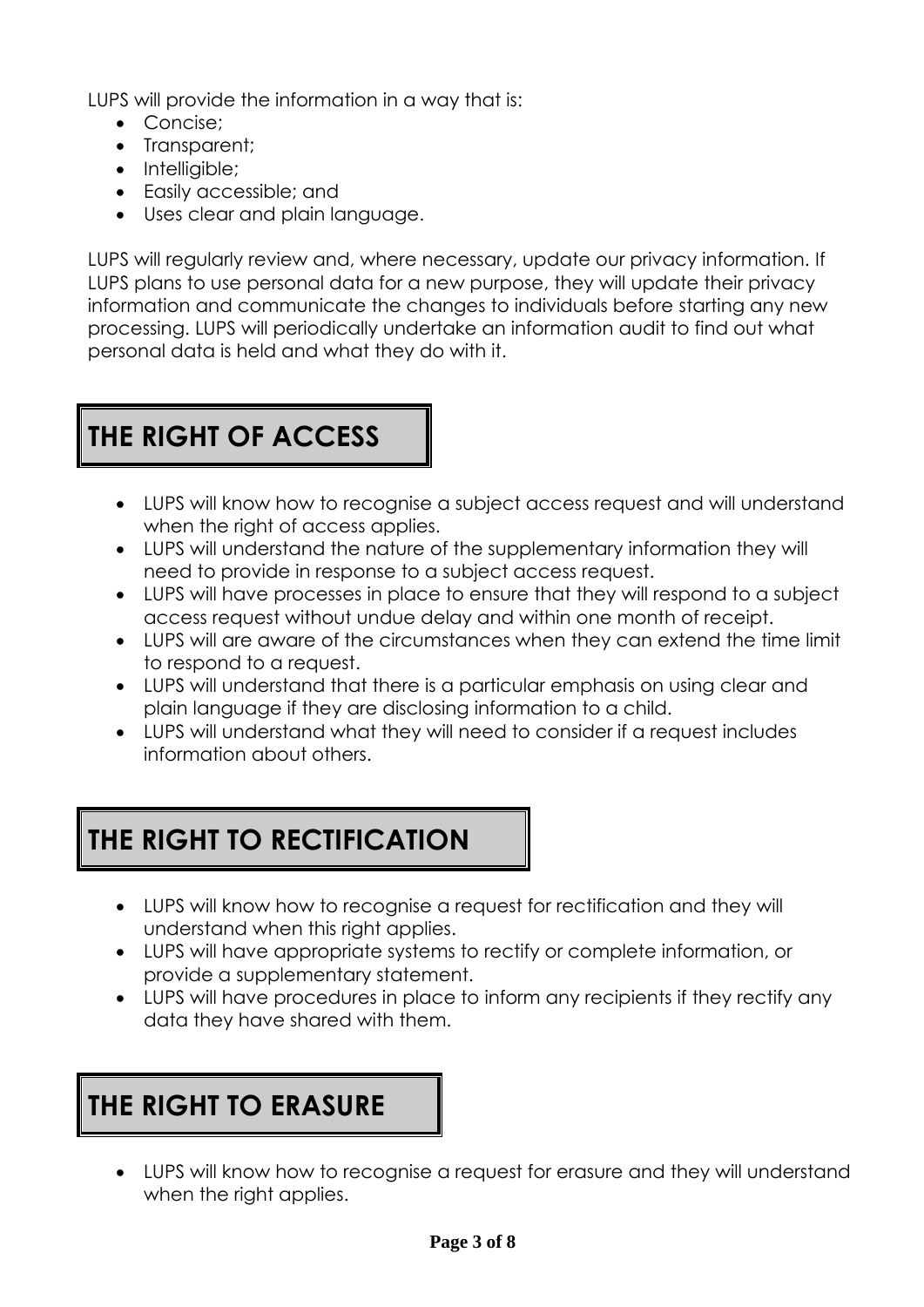- LUPS will understand that there is a particular emphasis on the right to erasure if the request relates to data collected from children.
- LUPS will have procedures in place to inform any recipients if they erase any data they have shared with them.
- LUPS will have appropriate methods in place to erase information.

#### **THE RIGHT TO RESTRICT PROCESSING**

- LUPS will know how to recognise a request for restriction and they will understand when the right applies.
- LUPS will have appropriate methods in place to restrict the processing of personal data on our systems.
- LUPS will have appropriate methods in place to indicate on our systems that further processing has been restricted.
- LUPS will understand the circumstances when they can process personal data that has been restricted.
- LUPS will have procedures in place to inform any recipients if they restrict any data they have shared with them.
- LUPS will understand that they will need to tell individuals before they lift a restriction on processing.

## **THE RIGHT TO DATA PORTABILITY**

- LUPS will know how to recognise a request for data portability and they will understand when the right applies.
- LUPS can transmit personal data in structured, commonly used and machine readable formats.
- LUPS will use secure methods to transmit personal data.

#### **THE RIGHT TO OBJECT**

- LUPS will know how to recognise an objection and they will understand when the right applies.
- LUPS will have clear information in our privacy notice about individuals' right to object, which is presented separately from other information on their rights.
- LUPS will understand when they will need to inform individuals of their right to object in addition to including it in our privacy notice.
- LUPS will have appropriate methods in place to erase, suppress or otherwise cease processing personal data.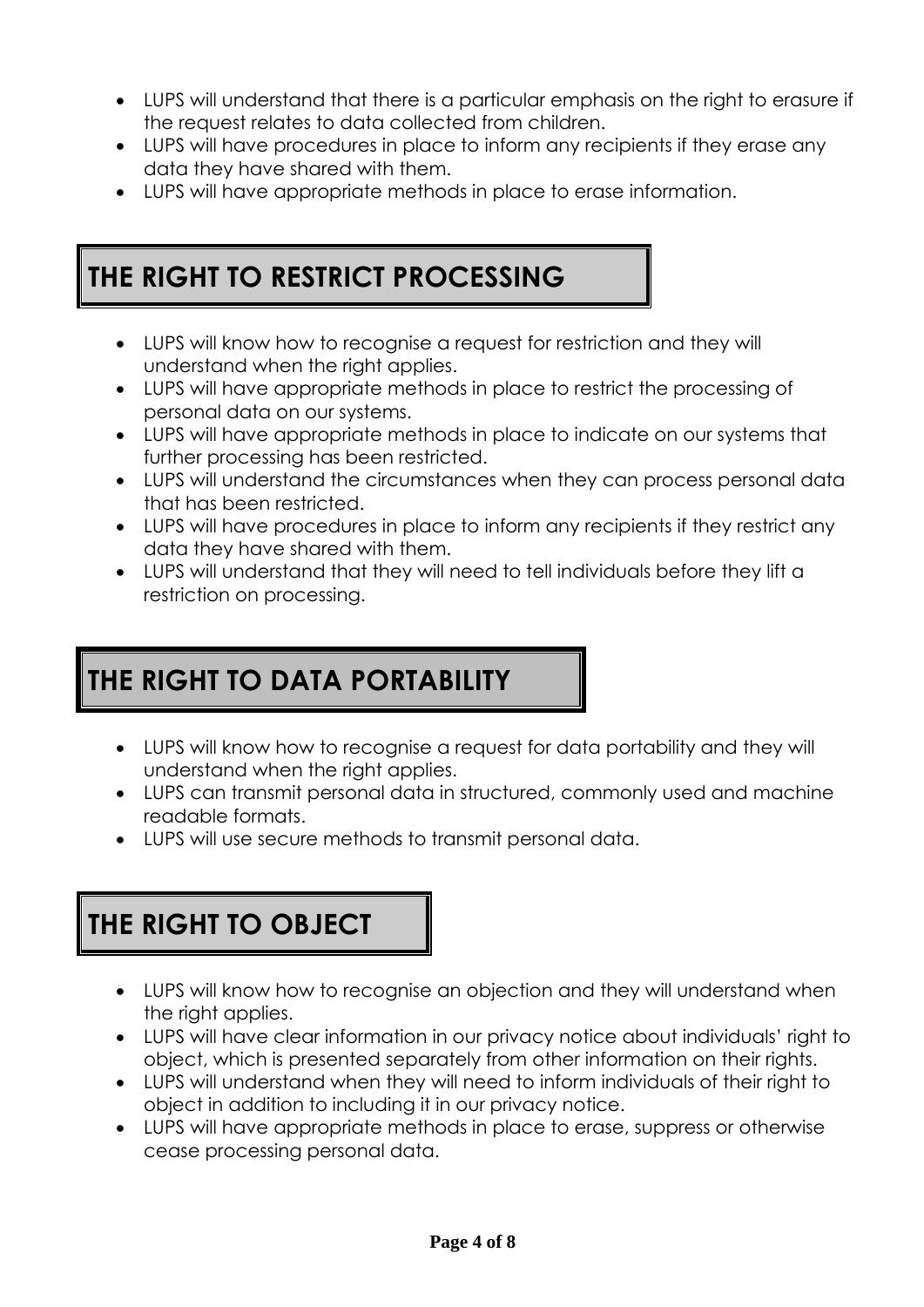## **RIGHTS IN RELATION TO AUTOMATED DECISION MAKING AND PROFILING**

LUPS is, and will, not be required to conduct automated decision making and profiling. Should the requirement for this process come forward, this policy will be required to be updated and approved by the Committee, and updated privacy guidelines given to all parties affected prior to the operation taking place.

# **ACCOUNTABILITY AND GOVERNANCE**

- LUPS will take responsibility for complying with the GDPR, at the highest management level and throughout our organisation.
- LUPS will keep evidence of the steps LUPS will take to comply with the GDPR.
- LUPS will put in place appropriate technical and organisational measures, such as:
	- o adopting and implementing data protection policies (where proportionate);
	- o taking a 'data protection by design and default' approach putting appropriate data protection measures in place throughout the entire lifecycle of our processing operations;
	- o putting written contracts in place with organisations that process personal data on our behalf;
	- o maintaining documentation of our processing activities;
	- o implementing appropriate security measures;
	- o recording and, where necessary, reporting personal data breaches;
	- o carrying out data protection impact assessments for uses of personal data that are likely to result in high risk to individuals' interests;
	- o appointing a data protection officer (where necessary); and
	- o adhering to relevant codes of conduct and signing up to certification schemes (where possible).

# **DOCUMENTATION**

- LUPS will document all the applicable information under Article 30(1) of the GDPR.
- LUPS will document all the applicable information under Article 30(2) of the GDPR.
- LUPS will document our processing activities in writing.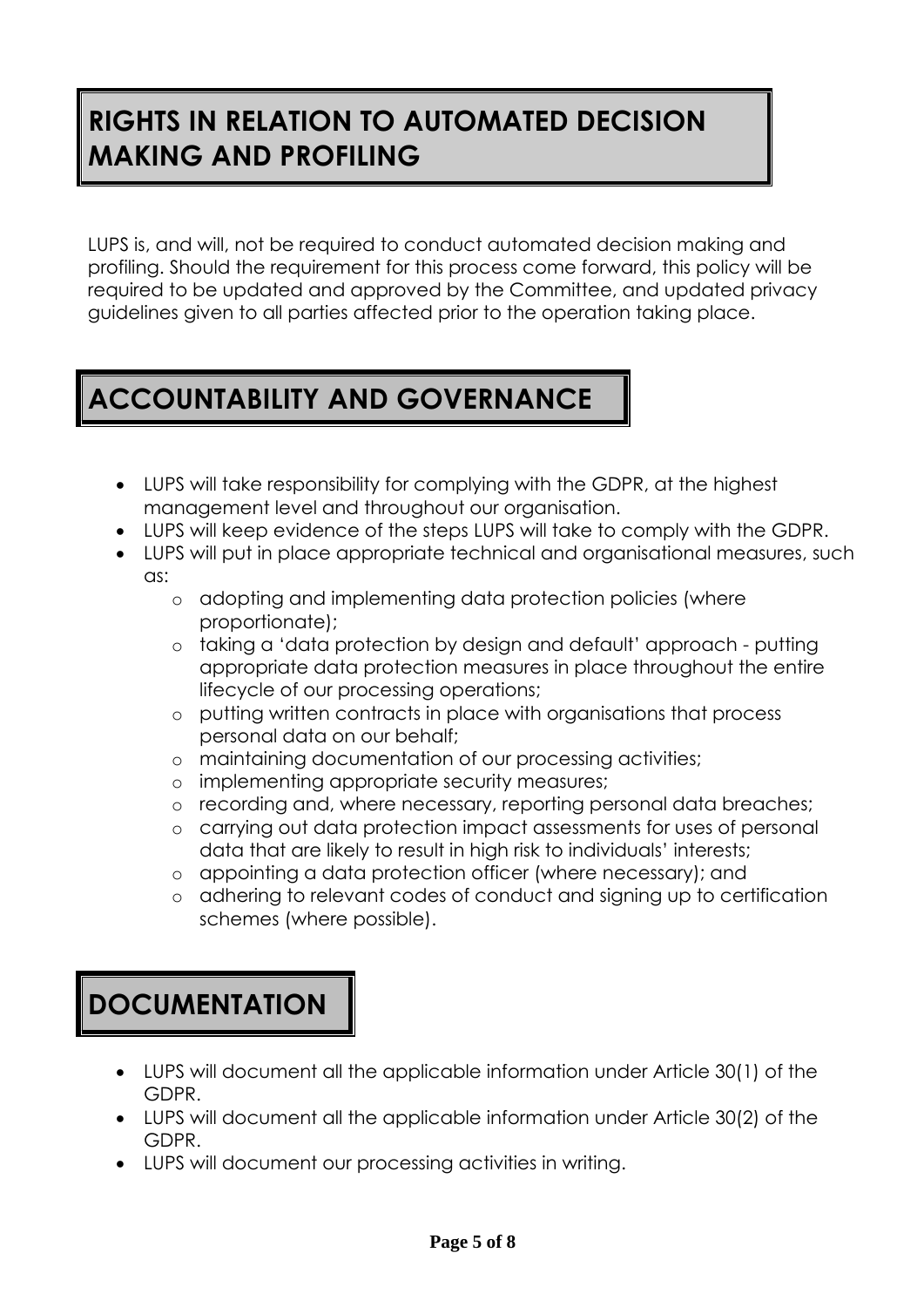• LUPS will conduct regular reviews of the personal data they process and update our documentation accordingly.

When preparing to document processing activities LUPS will:

- o do information audits to find out what personal data our organisation holds;
- o distribute questionnaires and talk to staff across the organisation to get a more complete picture of our processing activities; and
- o review our policies, procedures, contracts and agreements to address areas such as retention, security and data sharing.

As part of our record of processing activities LUPS will document, or link to documentation, on:

- information required for privacy notices;
- records of consent;
- controller-processor contracts;
- the location of personal data;
- Data Protection Impact Assessment reports; and
- records of personal data breaches.

LUPS will document processing activities in electronic form so they can add, remove and amend information easily.

#### **SECURITY**

- LUPS will undertake an analysis of the risks presented by our processing, and use this to assess the appropriate level of security they will need to put in place.
- When deciding what measures to implement, LUPS will take account of the state of the art and costs of implementation.
- LUPS will have an information security policy (or equivalent) and take steps to make sure the policy is implemented.
- Where necessary, LUPS will have additional policies and ensure that controls are in place to enforce them.
- LUPS will make sure that they regularly review our information security policies and measures and, where necessary, improve them.
- LUPS understands that they may also need to put other technical measures in place depending on our circumstances and the type of personal data LUPS will process.
- LUPS will use encryption and/or pseudonymize where it is appropriate to do so.
- LUPS will understand the requirements of confidentiality, integrity and availability for the personal data they process.
- LUPS will make sure that they can restore access to personal data in the event of any incidents, such as by establishing an appropriate backup process.
- LUPS will ensure that any data processor they use also implements appropriate technical and organisational measures.
- LUPS will know how to recognise a personal data breach.
- LUPS will understand that a personal data breach isn't only about loss or theft of personal data.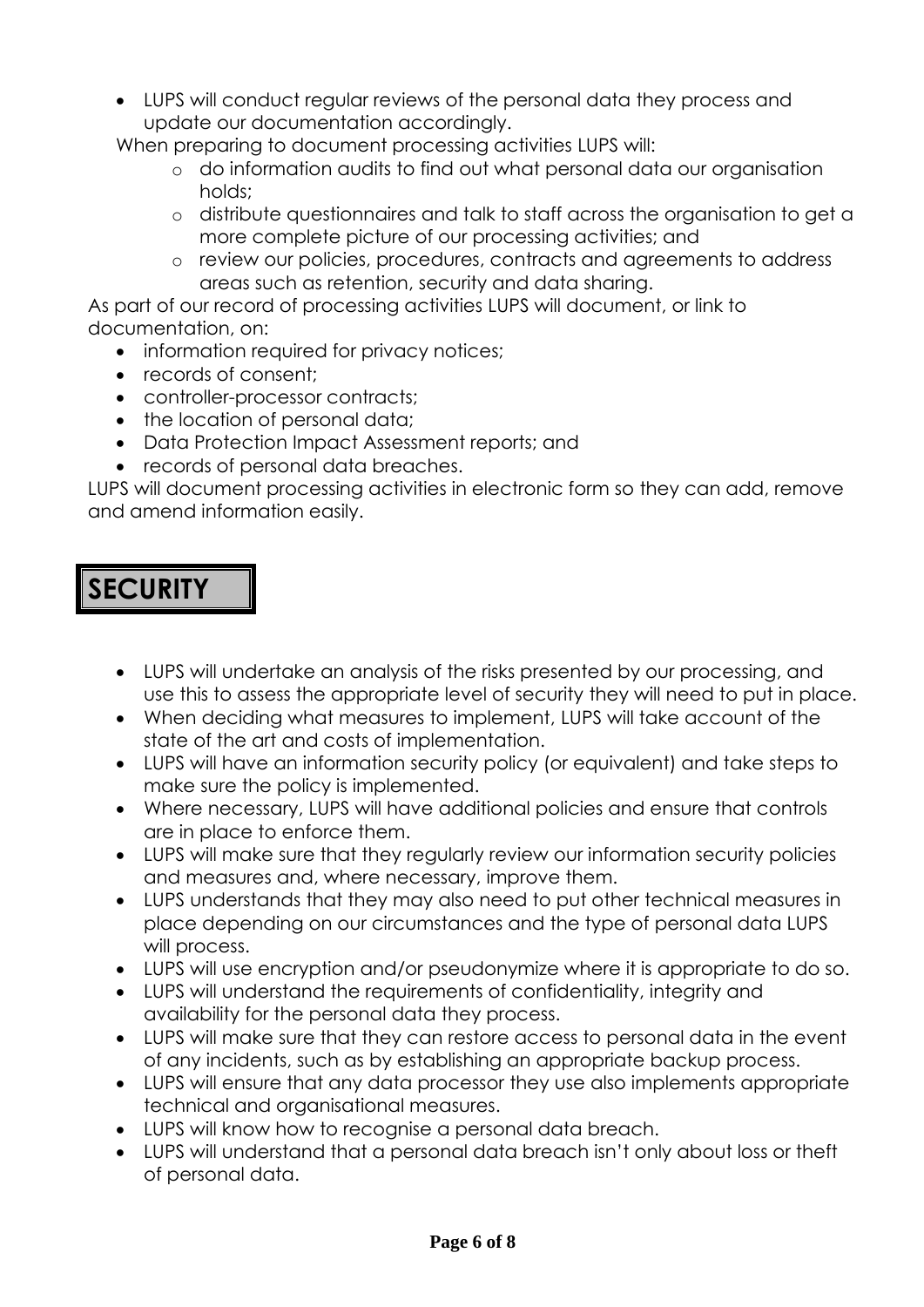- LUPS will have prepared a response plan for addressing any personal data breaches that occur.
- LUPS will have allocated responsibility for managing breaches to a dedicated person or team.
- Our staff will know how to escalate a security incident to the appropriate person or team in our organisation to determine whether a breach has occurred.
- LUPS will know who the relevant supervisory authority for our processing activities is.
- LUPS will have a process to notify the Information Commissioner's Office (ICO) of a breach within 72 hours of becoming aware of it, even if LUPS does not have all the details yet.
- LUPS will know what information they must give the ICO about a breach.
- LUPS will have a process to inform affected individuals about a breach when it is likely to result in a high risk to their rights and freedoms.
- LUPS will know they must inform affected individuals without undue delay.
- LUPS will know what information about a breach they must provide to individuals, and that they should provide advice to help them protect themselves from its effects.
- LUPS will document all breaches, even if they don't all need to be reported.

## **SUMMARY**

Data protection is primarily based around common sense and decency. The data obtained by LUPS will be used solely for the purpose of running the play scheme and no other purposes. All data processes will be conducted by staff or committee who are trusted and aware of the criteria to be met in this policy.

#### **ASSOCIATED POLICY'S**

- Safeguarding Children Policy (5)
- Complaints Policy (14)
- Booking Policy (3)
- Equality & Diversity Policy (6)
- Admissions Policy (2)
- Disciplinary Procedures Policy (9)
- Left Behind Child Policy (16)
- Administration of Medication (18)